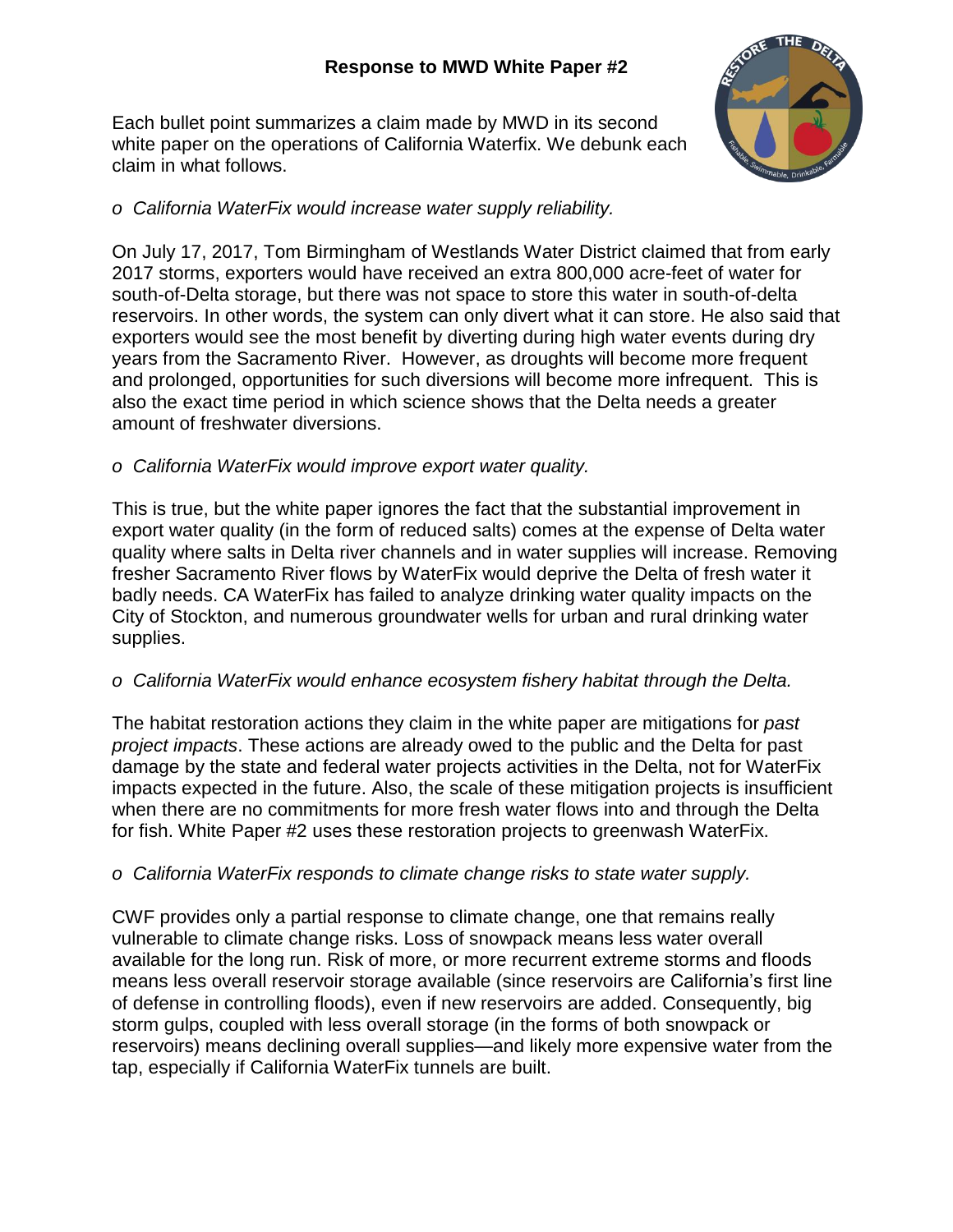#### **Response to MWD White Paper #2**

*o CWF allows flexible pumping operations in a dynamic fishery environment, and to comply with salinity and flow criteria required by the State Water Board.*

Rising sea levels mean that California WaterFix and flood control officials should be investing in raising Delta levees to protect CWF's vaunted flexible operations against sea level rise flooding potential. Through-Delta flows for export at the South Delta pumps must continue to be protected by Delta levees. And with the supposed WaterFix flexibility will come more reverse (that is, upstream) flows in the lower Sacramento River that would harm fish and other water users like East Bay Municipal Utility District, especially in drought years. EBMUD serves 1.3 million Bay Area customers. Many farmers, water agencies, and environmentalists protest this claim by WaterFix before the State Water Board.

#### *o California WaterFix is sized to protect the Delta environment.*

The white paper description focuses on the reduction in size of the diversion facility, but the *tunnels* of WaterFix remain large enough that they could accommodate expansion of the diversion facilities to a capacity of 15,000 cubic feet per second (cfs) from the present 9,000 cfs. All they would have to do is add two more diversion intakes with 3,000 cfs capacity each. Other than that, there is nothing else about the Tunnels' size that truly protects the Delta environment, when its operations will destroy ecosystems, degrade water quality and harm the region's economy.

#### *o California WaterFix claims to avoid impacts to Delta communities.*

Construction of the Tunnels will clog Delta roads with construction traffic—from workers, supply trucks, large equipment, and so on—and for 14 years, it is expected. The communities of Clarksburg, Hood, Courtland, Locke, and Walnut Grove are directly in the path of this sustained activity. The expected impacts of CWF construction on these unique communities is contrary to the Delta Reform Act, which mandates protection of unique Delta communities for their natural, agricultural, and recreational value.

The City of Stockton was ignored by Paper No. 2's discussion of how CWF avoids impacts to Delta communities. Stockton diverts water much of the year from its Delta water diversion on Empire Tract along Disappointment Slough. No water quality measurements were used by DWR in evaluating the impacts of the CWF to drinking water quality in Stockton. WaterFix supporters ignored Stockton—Restore the Delta's home base—until just recently.

#### *o California WaterFix claims "adaptive management" as an imaginary "hall pass" to inoculate itself against unforeseen\ impacts, while still protecting fish and Delta communities from Tunnels operations.*

WaterFix supporters' use of adaptive management lacks any "robust framework" or research program and funding. WaterFix provides no such assurances. But they criticize present fish protection regulations as "restrictive" while ignoring that those